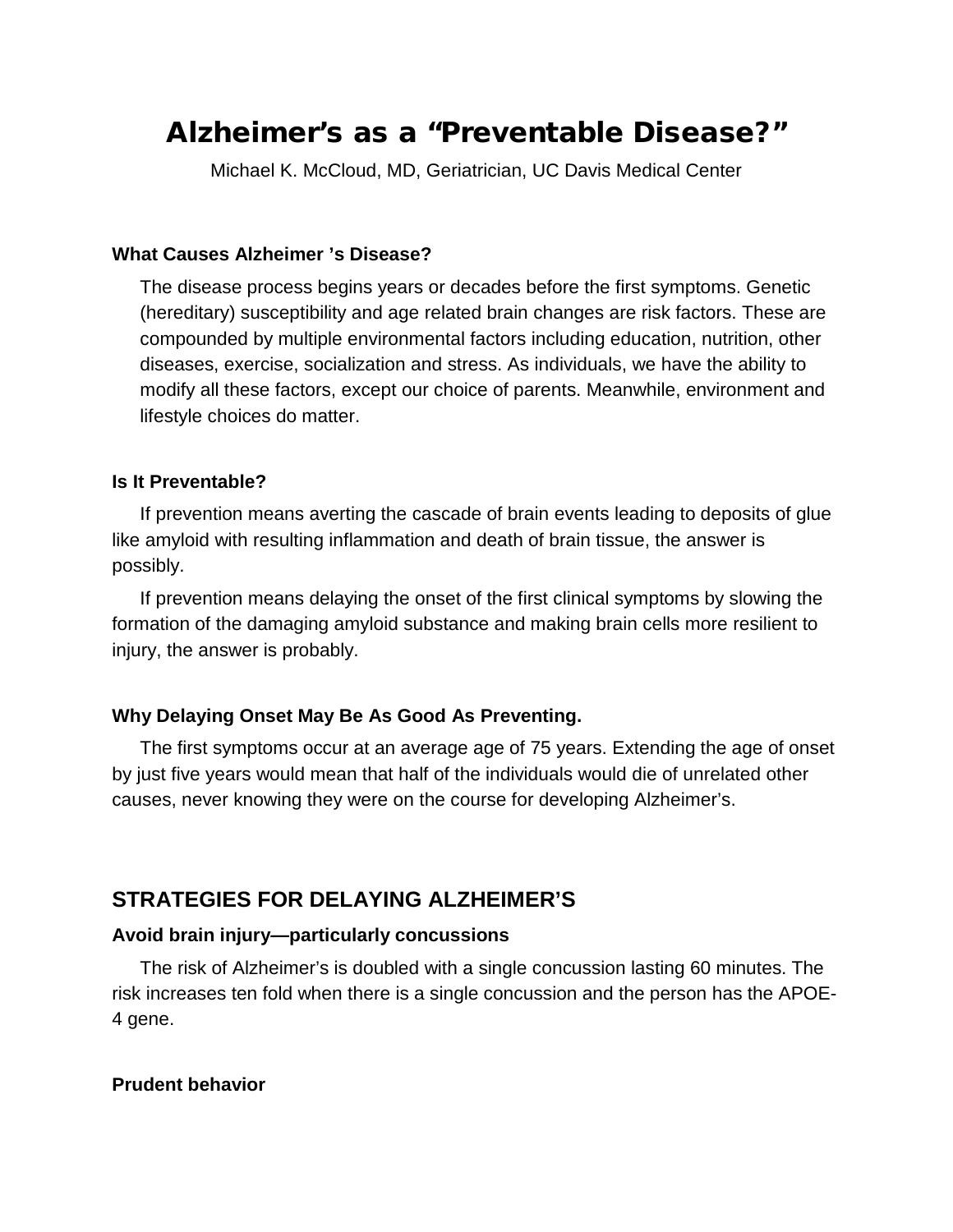Wearing ski and bicycle helmets; avoiding contact sports, etc. Consider auto crash safety data before purchasing a vehicle. Help prevent falls through leg strengthening exercises and tai chi.

#### **Be screened for Vitamin B12 deficiency.**

Vitamin B12 is essential for normal brain cell function. The ability to absorb vitamin B12 from food is lost in about 15% of older individuals. At special risk are strict vegetarians, those with previous stomach resection surgery, and individuals on medicines to reduce stomach acid reflux. If testing shows blood levels below 350, increasingly doctors are starting patients on B12 doses exceeding those in multiple vitamins.

#### **Avoid depression, or treat it aggressively.**

New evidence shows depression and stress are associated with prolonged elevations of cortisol hormones knows to have a damaging effect on the brain's vital memory structure, he hippocampus. A bout of major depression in late life is often a sentinel event for coming Alzheimer's.

#### **Avoid strokes, including small silent ones (TIAs)**

Because use of cholesterol lowering statin drugs is associated with a 70% Alzheimer's risk reduction, treating even mild cholesterol elevation more aggressively makes sense. Keep blood pressure below 140/90, or 130/85 if you are diabetic. Eating more fruits and vegetables reduces the risk of stroke. Also screen for carotid artery narrowing and heart rhythm irregularity. Daily low strength aspirin is advised if risk factors are present for circulatory disease.

#### **Use alcohol in moderation**

Potential risks of alcohol generally still outweigh the putative benefits of a daily drink. If not a drinker, do not start. If currently a drinker, limit yourself to one serving/day, particularly of red wine.

#### **Smoking**

Smoking approximately doubles the risk for Alzheimer's. Quit!

#### **Prevent oxidant "rusting" of brain tissue and blood vessels.**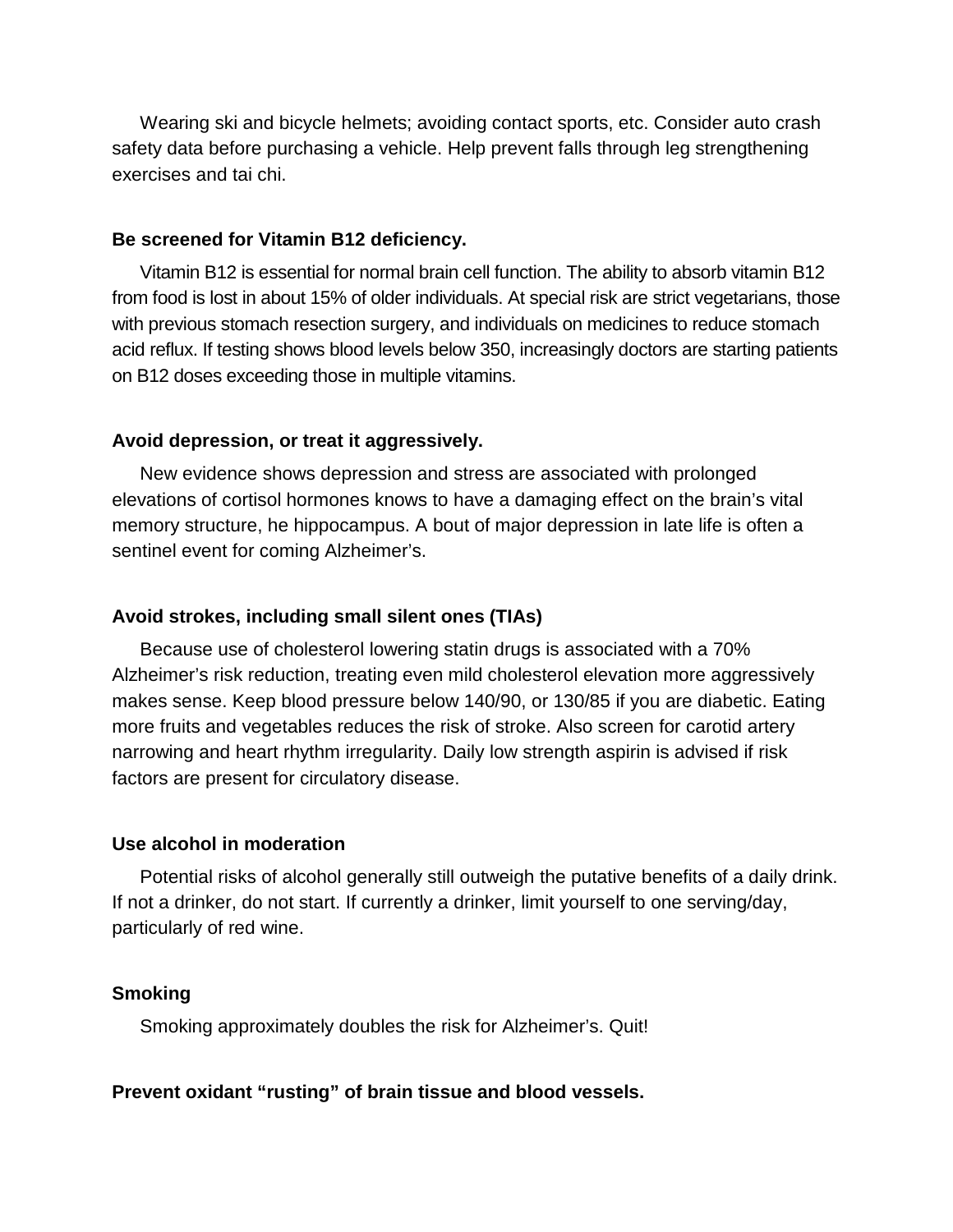Do not take iron unless temporarily correcting a confirmed iron deficiency. A diet plentiful in antioxidants is recommended.

### **Drugs**

Avoid illicit drugs, but particularly the drug Ecstasy, which is directly damaging to memory structures in the brain. Check with your physician about side effects of prescription medicines.

### **Rid brain of inflammation**

Non-steroidal, anti-inflammatory pain relievers, such as ibuprofen, naproxen, etc., may be associated with reduced Alzheimer's. However, these medications can be hazardous with chronic use (effects on stomach, kidney, blood pressure).

# **SLOW BRAIN AGING**

### **Physical Exercise**

For every mile walked per week, there is a 13% less chance of dementia. Adult mice exercising on a running wheel develop twice as many new brain cells in vital memory regions as mice in standard cages. Aging tennis players and runners have faster mental responses than non athletes of the same age. Greatest benefits are on the frontal lobe (executive function) for problem solving and planning.

### **More Education**

Higher education has consistently been associated with maintenance of late life thinking skills.

### **Social Interaction**

Those with little or no social engagements are two and a half times more likely to develop dementia than those with regular social engagements.

### **Mental Fitness**

The risk of Alzheimer's is three times lower in individuals who were intellectually active in their 40's and 50's, e.g. reading, doing puzzles, painting, games. Those with mentally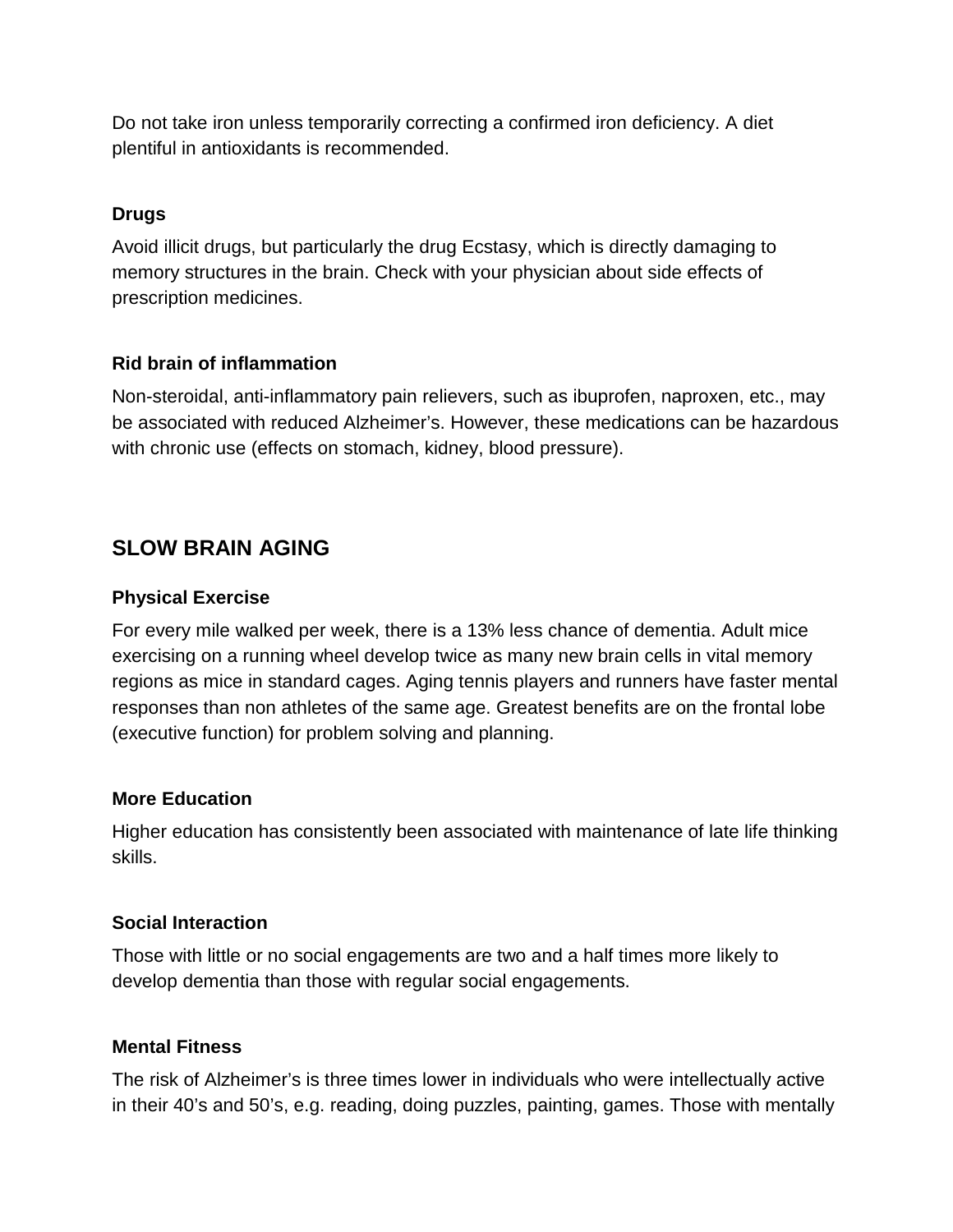demanding jobs tend to have reduced Alzheimer's.

# **NUTRITION**

A brain healthy diet seems to be an important component in keeping brain tissue more resilient.

### **Antioxidant Foods**

Prunes, raisins, berries, spinach, brussel sprouts, plums, broccoli, beets, oranges, tea

### **Lycopene**

Tomatoes, watermelon, papaya

### **Turmeric, Cumin, Curry Powder, Mustard**

Special ability to preserve brain cell connection and reduce amyloid plaque

### **Phosphatidylserine**

Fish, green leafy vegetables, soy, rice; essential to the brain cell membrane

### **Dietary Fats**

Eating more polyunsaturated fats reduced Alzheimer's risk; eating more saturated fats increased the risk.

Eating a low fat diet in young and middle age adults resulted in less Alzheimer's later. This is especially true for those with the APOE4 gene.

Omega 3 Fatty Acids slow grain aging. Found in canola and olive oil, salmon, sardines, trout, herring, walnuts, avocados, brazil nuts.

# **NUTRITIONAL SUPPLEMENTS**